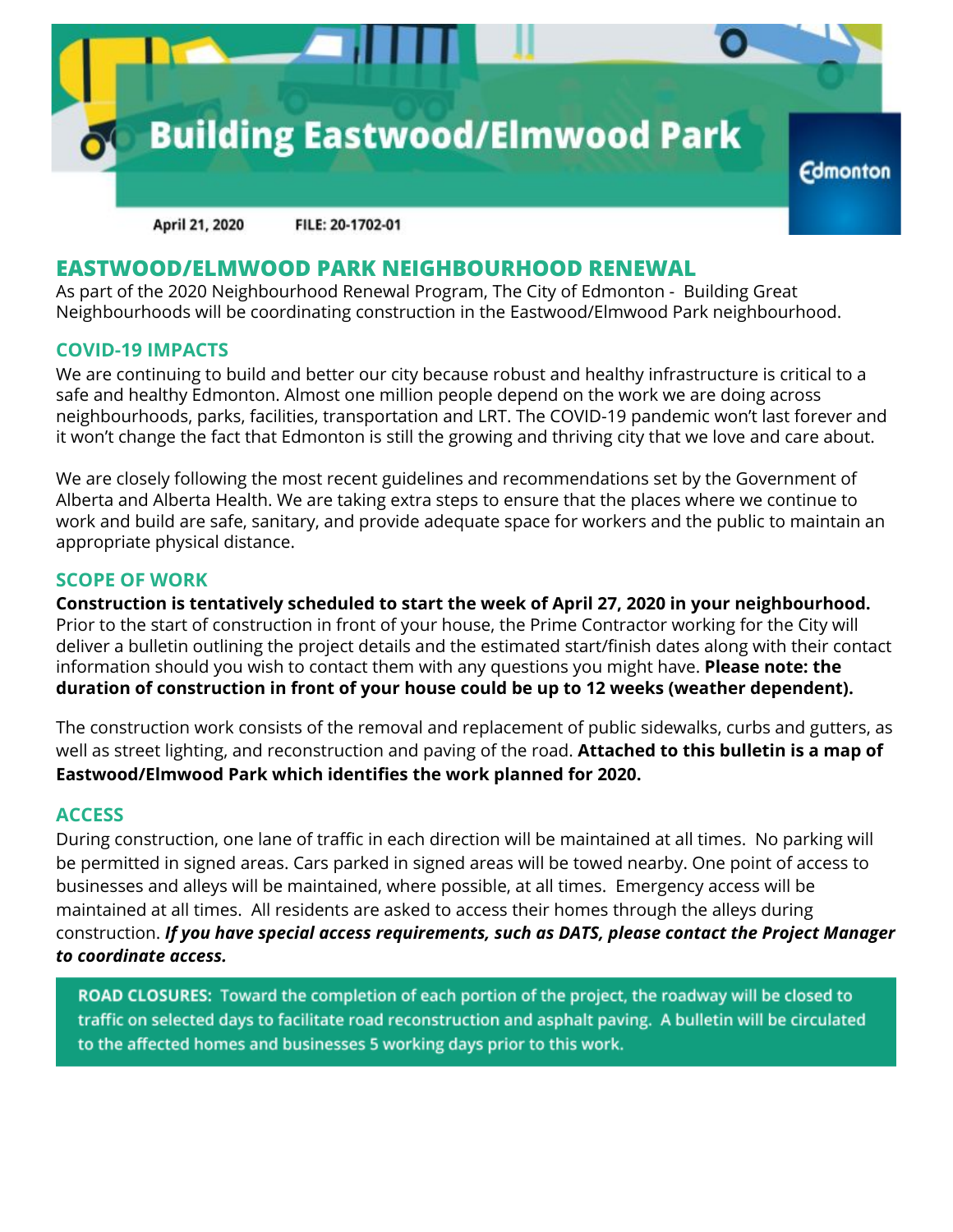# **Building Eastwood/Elmwood Park**

### **LANDSCAPING**

As part of the construction process, some re-landscaping will be necessary. **Please mark all underground sprinkler systems to avoid damage during construction. Any sprinkler systems within the boulevard will not be replaced. Residents who wish to preserve special landscaping within 1 metre of the City sidewalk are advised that it must be removed prior to the expected construction start date of April 27, 2020.** The contractor is not required to remove, preserve or replace any landscaping within this area.

### **Canada Post**

During construction, Canada Post may choose to temporarily suspend mail delivery. If this happens, you should receive a notice of temporary suspension with information about which depot your mail is at, and how to claim it. If you are not receiving your mail but have not received a suspension notification, please call Canada Post customer service at 1-800-267-1177.

For information about what to expect during construction please visit: edmonton.ca/BuildingEastwoodElmwoodPark

### Felix Lam, P. Eng. Phone: 780-944-7695

City Of Edmonton- Building Great Neighbourhoods